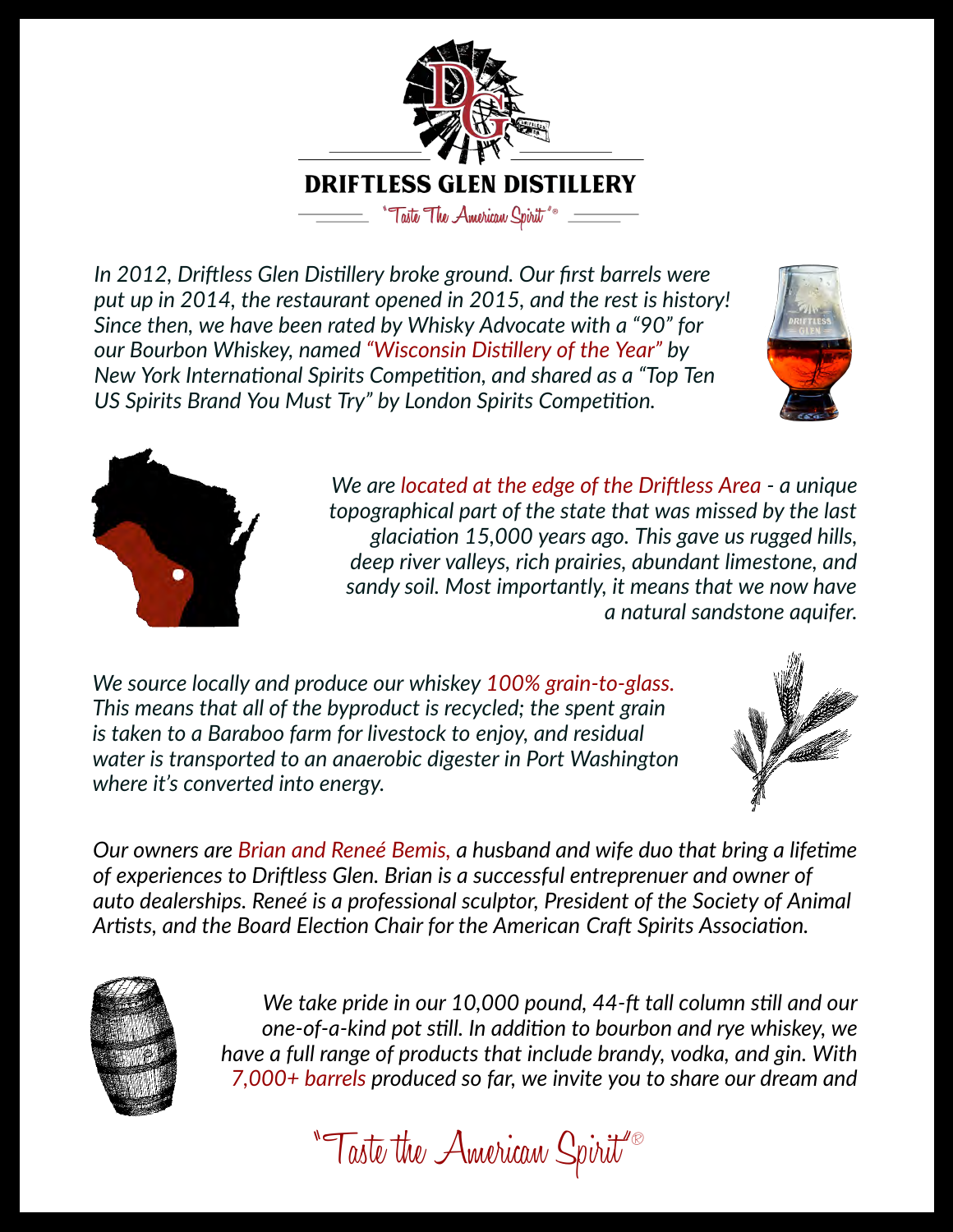

#### 11 am - 3 pm

### **SANDWICHES**

*Served with a choice of side and a Double Cask Gin-cured pickle.*

SIDES Asian Slaw • Cheesy Butternut Orzo • Fresh Fruit • Spicy Potato Salad Listan Start Checky Sutternal Start Treen France Sprey

#### Bourbon BBQ Burger • \$18

<u>stand for the seting from the standard souda, red onion, Nueske's applewood-smoked bacon, steak burger with smoked gouda, red onion, Nueske's applewood-smoked bacon, so</u> and bourbon BBQ sauce.

#### Pulled Pork Sandwich • \$15

Smoked pork in bourbon BBQ sauce on a brioche bun, topped with Asian slaw.

#### BBQ Bacon Chicken Sandwich • \$20

 $\overline{\text{Grilled}}$  grain mustard-glazed chicken served on a ciabatta bun with lettuce, tomato, BBQ Simod gram mastard glazed emerien served on a classica sun with sauce, smoked cheddar, and Nueske's applewood-smoked bacon.

#### Bourbon Buffalo Chicken Sandwich • \$15

Pulled chicken thigh meat in our bourbon buffalo sauce, served on a ciabatta bun with lettuce r allea cheese dign measured because. Same<br>and tomato. Served with bleu cheese dressing.

#### Steak Burger\* • \$14

Steak burger with lettuce, tomato, and red onion.

- Add Cheese \$2 American, Bleu, Cheddar, Pepper-Jack, or Smoked Gouda
- Add Nueske's Applewood-Smoked Bacon \$4
- Other Additions \$1 Fried egg, Sautéed onions, or wild mushrooms

### ENTRÉES

#### Lemon Vodka Chicken & Shrimp Pasta • \$26

Sinchen and similip in a femon yound cream<br>Roma tomatoes. Served with linguini pasta. Chicken and shrimp in a lemon vodka cream sauce with wild mushrooms, broccolini, and

#### Honey Bourbon Chipotle Pasta • \$24

Sinchert, mixed peppers, sinchs, asparagas, and green peas in<br>cream sauce with penne pasta. Topped with chopped bacon. Chicken, mixed peppers, onions, asparagus, and green peas in a honey bourbon chipotle

#### Walleye • \$26

rany, part mea mane, o coated in coaconcal near and coated then mapped<br>Served with asparagus and roasted red potatoes. May contain fine bones. Flaky, pan-fried walleye buter. maple pecan coated in seasoned four and seared with

#### Jambalaya • \$26

surristica, and the state of the same form is contrined to serical state of the S<br>Sautéed jumbo shrimp, chicken, and Andouille sausage with green peppers, celery, and onion **creased Jenne's creating**, sta

#### *NO SEPARATE CHECKS FOR GROUPS OF 8+ PEOPLE.*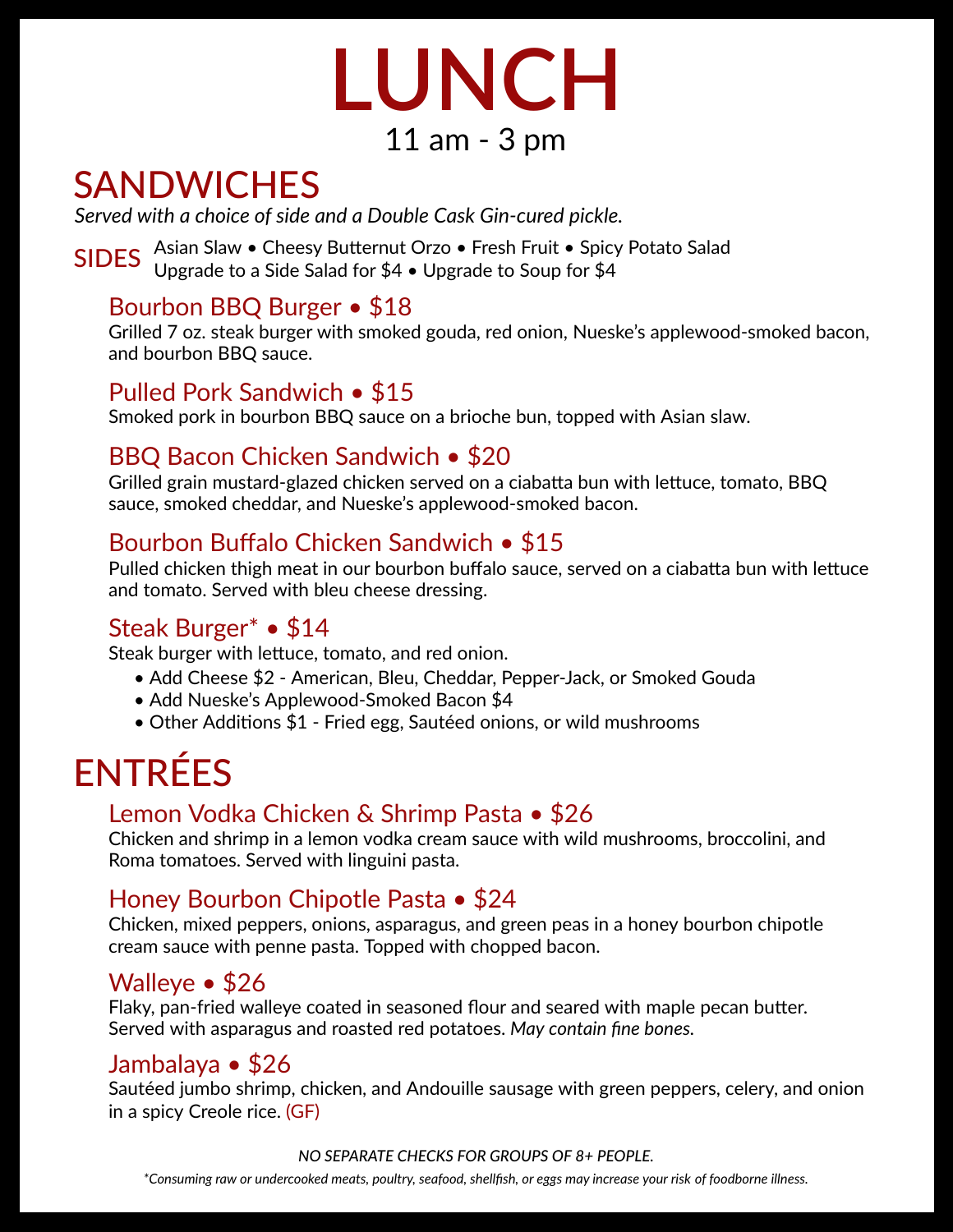## **SALAD, SOUP, PINSA**

#### Served All Day

### SALADS

*Add Grilled Chicken for \$8 • Add Shrimp for \$9 • Add Salmon for \$12*

#### Caesar Salad • \$13 Entrée or \$6 Side

enepped remains reco Chopped romaine letuce in a house Caesar dressing with asiago garlic croutons, shaved

#### Mediterranean Caprese Salad • \$18 Entrée or \$9 Side

relatives, roma comat A blend of romaine and spring mix in a balsamic vinaigrette with cucumbers, red onions, referred of formative and spring this in a baisance vinaigrette with edealingers, red officins,<br>kalamata olives, Roma tomatoes, and Feta cheese. Served with 4 slices of heirloom tomato

#### Grilled Chicken & Pear Salad • \$18 Entrée or \$9 Side

Grilled chicken breast tossed in a spring mix with tomatoes, red onions, bleu cheese, candied pecans, and pineapple raspberry balsamic. Served with grilled pears.

#### Ahi Tuna Salad • \$30 Entrée

riapa cassage siena in a none, ginger aressing with comatess, casamisers, greet<br>and cilantro. Served with seared ahi tuna and topped with crispy won ton strips. Napa cabbage blend in a honey-ginger dressing with tomatoes, cucumbers, green onions,

### SOUPS

\$5 Cup or \$4 Side Soup du Jour

### PINSAS

*Roman hand-pressed pizza dough.*

#### Margherita Pinsa • \$14

Heirloom tomatoes, mozzarella, basil, roasted garlic, olive oil, sea salt, and Reneé 18-Year Traditonal Balsamic.

#### Cajun Pinsa • \$16

Blackened shrimp, chicken, and Andouille sausage, caramelized onions, roasted garlic, cheddar-jack cheese, diced tomatoes, scallions, and Creole mustard remoulade.

#### Spicy Ahi Tuna Pinsa • \$19

Ahi tuna and napa cabbage blend in a honey-ginger vinaigrette on crispy pinsa bread with sriracha sour cream, thai chili glaze, and sriracha sauce.

#### *NO SEPARATE CHECKS FOR GROUPS OF 8+ PEOPLE.*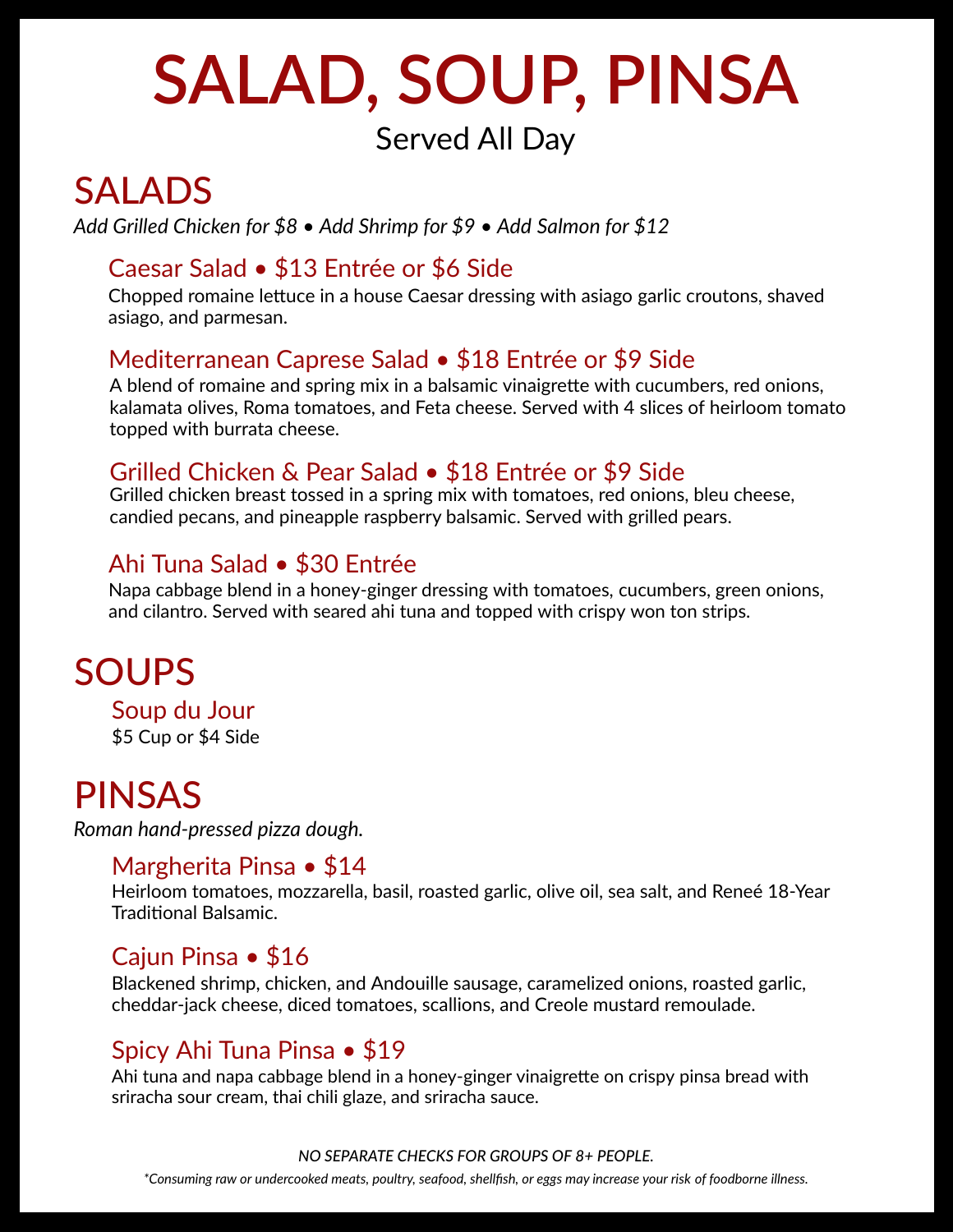### **APPETIZERS** 3 pm - Close

### SHAREABLES

#### Pretzel Bites • \$13

Bavarian pretzel bites served with zesty mustard and warm cheese dipping sauces.

#### Burrata Heirloom Caprese • \$14

1 shees of nemoon temate topped with creamy barrata che<br>18-Year Traditional Balsamic, Picual olive oil, and fresh basil. 4 slices of heirloom tomato topped with creamy burrata cheese, drizzled with Reneé

#### Guac & Chips • \$15

Corn tortilla chips topped with melted cheddar-jack cheese and pico de gallo served with a bowl of fresh guacamole. *Queso for \$5. Add a bowl of*

#### Shrimp Street Tacos • \$13

3 white corn tortillas filled with shrimp, corn, bacon, pico de gallo, and lime crema.

#### Mini BBQ Meatball Subs • \$13

3 mini subs with BBQ meatballs, pickle slices, and fried onion.

#### Baked Honey Bourbon BBQ Wings • Dozen \$18 or Half Dozen \$10

Dry-rubbed, bone-in wings served with a choice of ranch dressing or bleu cheese dressing. (GF)

### SLIDERS

*Sets of three on house dinner rolls.*

#### Elk Sliders • \$17

Elk patties topped with chopped Nuekse's applewood-smoked bacon, sautéed onions, cheddar-jack cheese, and Creole mustard.

#### Pulled Pork Sliders • \$13

Smoked pork in bourbon BBQ sauce, topped with Asian slaw.

#### Bourbon Buffalo Chicken Sliders • \$13

ranch dressing and tomato. Served with bleu cheese dressing. Pulled chicken thigh meat in our bourbon buffalo sauce, topped with napa slaw tossed in

#### *NO SEPARATE CHECKS FOR GROUPS OF 8+ PEOPLE.*

*\*Consuming raw or undercooked meats, poultry, seafood, shellfsh, or eggs may increase your risk foodborne illness. of*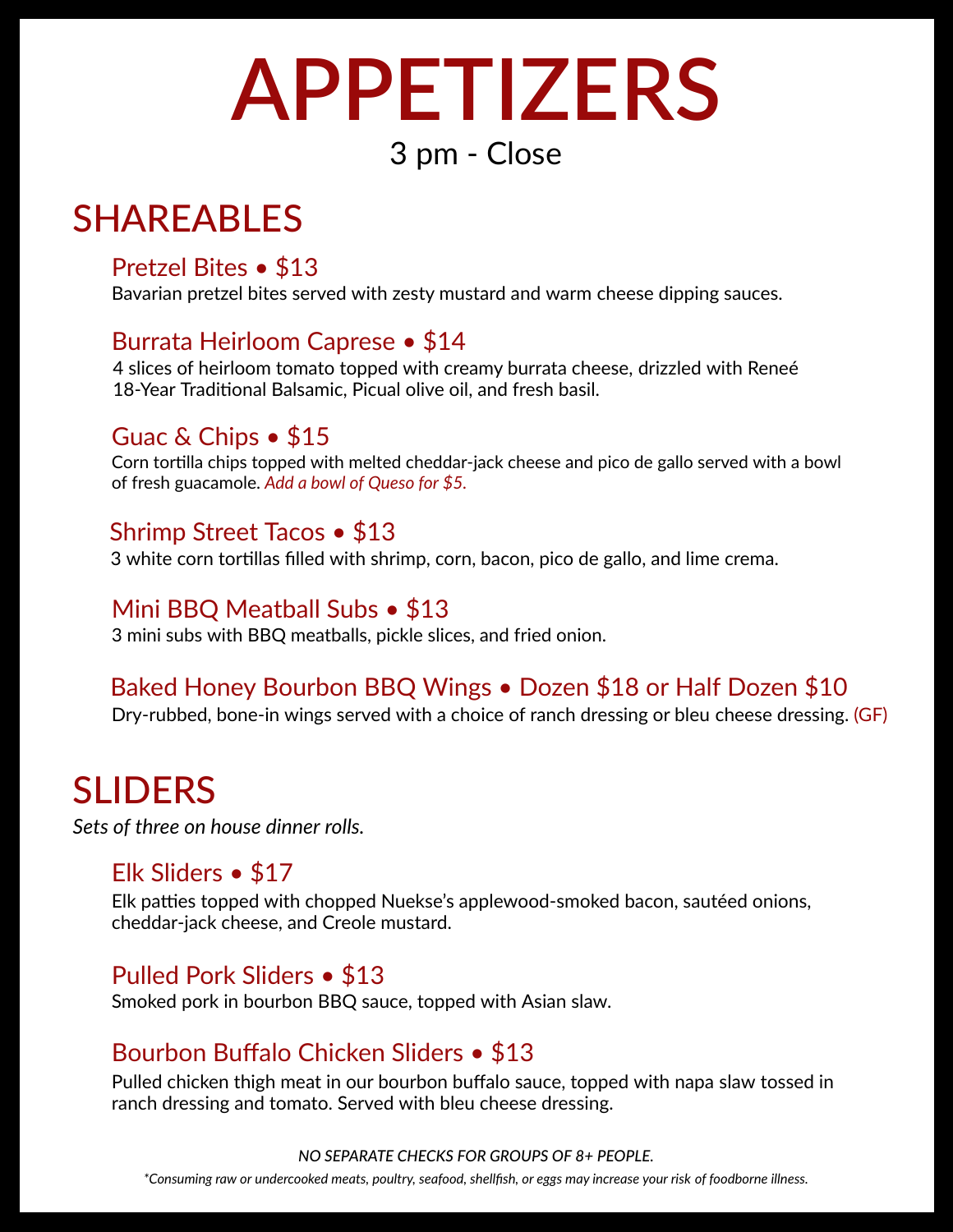### **DINNER** <sup>5</sup> pm - Close

### **STEAK**

USDA choice steak with garlic butter and broccoli. Choice of garlic mashed potatoes or *roasted red potatoes.*

#### 8 oz. Filet\* • Market Price

Add bleu cheese for \$2 • Add sautéed onions for \$2 • Add sautéed mushrooms for \$2

#### Chef's Cut<sup>\*</sup> • Market Price

Add bleu cheese for \$2 • Add sautéed onions for \$2 • Add sautéed mushrooms for \$2

### ENTRÉES

#### Lemon Vodka Chicken & Shrimp Pasta • \$26

**Chicken and shrimp in a lemon vodka cream sauce with wild mushrooms, broccolini, and Chicken** Sinchen and similip in a lemon yound cream<br>Roma tomatoes. Served with linguini pasta.

#### Honey Bourbon Chipotle Pasta • \$24

with cream sauce penne pasta. Topped with chopped bacon. Chicken, mixed peppers, onions, asparagus, and green peas in a honey bourbon chipotle

#### Walleye • \$26

rany, pair mod mandy o course in essession a near and search man maple.<br>Served with asparagus and roasted red potatoes. May contain fine bones. Flaky, pan-fried walleye pecan buter. coated in seasoned four and seared with maple

#### Jambalaya • \$26

Sautéed jumbo shrimp, chicken, and Andouille sausage with green peppers, celery, and onion <u>caassed Janus's commit</u><br>in a spicy Creole rice. (GF)

#### Salmon • \$32

Marinated Scottish salmon seared and coated with 5-Year Reserve Brandy glaze and baked cucumber relish. (GF) and the second commension of the series with a result of the series, gives the start of the series of the seri

#### CocoMac Mahi • \$30

Coconut macadamia breaded Mahi on a bed of sticky rice and stir fry vegetables with a pina colada Beurre blanc. Topped with a tropical salsa.

#### Ahi Tuna Tataki • \$32

Seared Ahi tuna sliced thin and served in a wild mushroom Beurre blanc with sticky rice, stir fry vegetables, pickled ginger, and wasabi.

#### Bourbon Glazed BBQ Ribs • Half-Rack \$23 or Full Rack \$36

ou Eouis style potents any rubbed, siew cooked, and glazed with our or<br>sauce. Served with corn on the cob, roasted red potatoes, and coleslaw. St. Louis-style pork ribs dry-rubbed, slow-cooked, and glazed with our own bourbon BBQ

*NO SEPARATE CHECKS FOR GROUPS OF 8+ PEOPLE.*